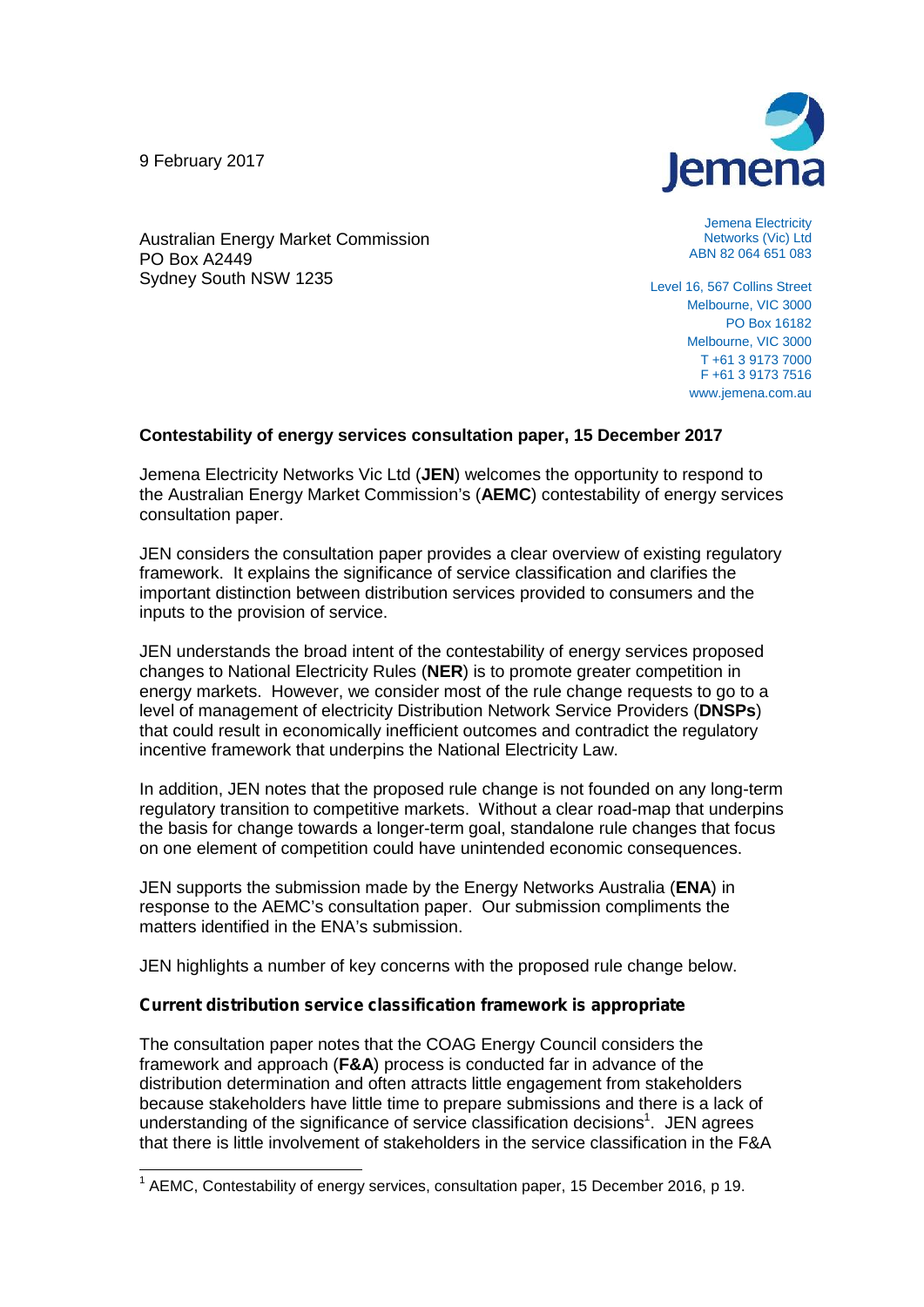stage, however considers the reasons may instead be driven by the fact that the F&A decision is non-binding. We note that the service classification can change in both the draft and final decisions and stakeholders typically engage on service classification during these stages of the decision process.

We consider the issue of insufficient time to prepare submissions can be addressed by providing more time for stakeholders to prepare a submission. To improve the clarity of service classification to stakeholders, the F&A paper could better explain the purpose and scope of the classification process and clarify the distinction between a distribution service (*output*) and procured materials and labour (*inpu*t) to a distribution service.

We do not believe the timing of the F&A process in advance of each distribution determination inhibits stakeholder engagement on service classification decisions as the Australian Energy Regulator (**AER**) can alter the classification from F&A in the determination.

# *Reclassification of services within a regulatory control period*

JEN does not support the reclassification of services within a regulatory control period. Reclassification may have a material impact requiring adjustments to regulatory asset base, adjustments to total revenue requirement for standard control services and changes to EBSS and CESS targets. With such large impacts, a DNSP would be prevented a reasonable opportunity to recover its efficient cost or have to reopen a determination which may be complicated and administratively burdensome.

# *Current form of regulation factors in the NER is appropriate*

COAG Energy Council considers that the requirement to not change service classification unless a new classification is clearly more appropriate should be removed.<sup>2</sup>

JEN believes the current form of regulation factors in the NER provide clear and appropriate guidance to the AER. In particular, factor (d) of NER clause 6.1.2, requires the AER to not change the classification of a service unless a new classification is clearly more appropriate. This remains an important safeguard that ensures service classification decisions best promote customers' interests *over the long-term*.

Service classification decisions must assess and balance the likely short and longterm outcomes for consumers of a distribution service under both regulation and competitive markets. Given the potentially significant impacts of these decisions on customers of that service, JEN considers that this safeguard which limits AER discretion over service classification decisions should remain in place.

# *Current incentive framework require DNSPs to provide distribution services efficiently*

The Australian Energy Council (**AEC**) considers that DNSPs should be required to procure network support, demand management and inputs provided by assets located 'behind the meter' from contestable markets. Equivalently, DNSPs would be prevented from investing in assets that provide such inputs.<sup>3</sup>

 $2$  AEMC, Contestability of energy services, consultation paper, 15 December 2016, p 24.  $3$  Ibid, p 33.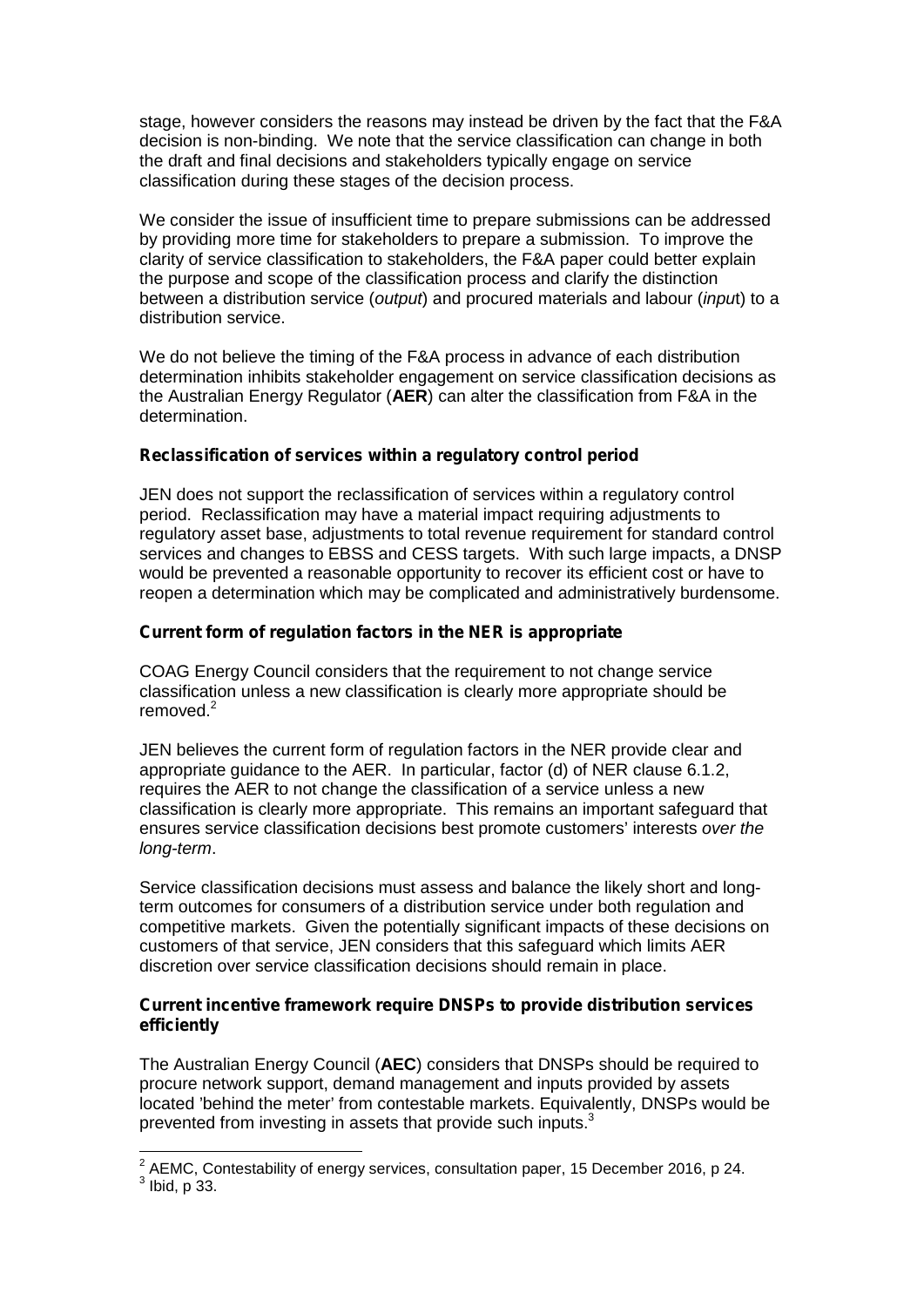Under the current incentive regulation framework, DNSPs are incentivised to provide distribution services efficiently. Consistent with the current incentive regulation framework, JEN believes it is important for DNSPs to be allowed delivery discretion in relation to demand response, network support and other inputs to deliver lowest cost distribution service outcomes—regardless of whether the assets are behind or in front of the meter. The proposed rule change request which prevents DNSPs from investing in assets that provide such inputs amounts to a framework that picks 'winners and losers'. Such decisions have proven in the past to result in sub-optimal outcomes for customers.

We believe the current regulatory framework provide DNSPs with balanced incentives (EBSS, CESS) to use the most efficient mix of capital and operating expenditure, network and non-network options, "in-house" and third party services regardless of whether the assets are behind or in front of the meter—to deliver the most economically efficient outcome.

# *Network planning framework*

JEN does not support the proposed rule change request seeking to introduce a truncated RIT-D where the test threshold is reduced from \$5 million to \$50,000. The fact that there is a threshold under the test recognises that a balance must be struck between allowing DNSPs to make decisions in a timely manner and the application of a transparent RIT-D process. The benefits and costs of different test thresholds must therefore be considered.

Even under the proposed truncated process, a \$50,000 RIT-D threshold would result in a significant increase in the number of projects requiring a RIT-D, adding substantial administrative costs and delays to business decisions. This would potentially place safety and reliability of networks at risk. The additional cost burden passed on to consumers and network risks associated with such a low RIT-D threshold would, in JEN's view, be unlikely to be offset by any consumer benefits that would arise from applying a truncated RIT-D process to such a large number of projects.

We acknowledge the potential benefits for customers associated with the efficient deployment of non-network options as alternatives to traditional network investment. To this end, a final rule change for the local generation network credits rule was made on 8 December 2016. This rule change requires DNSPs to publish system limitation information that is complementary to the Distribution Annual Planning Report (**DAPR**) using a template prepared by the AER. Additionally, system limitations are already published in JEN's DAPR. These changes will better facilitate the providers of non-network alternatives to engage with DNSPs. We believe this rule change should be given a chance to work before such a drastic rule change proposal is introduced that increases the cost burden on networks.

Additionally, the AEMC is consulting on a rule change request that extends the application of RIT-D process to asset replacement projects.<sup>4</sup>

The outcomes of these rule changes may produce outcomes that are complementary to those sought by AEC's rule change request.

<sup>4</sup> The AEMC published a consultation paper on this rule change request on 27 October 2016.